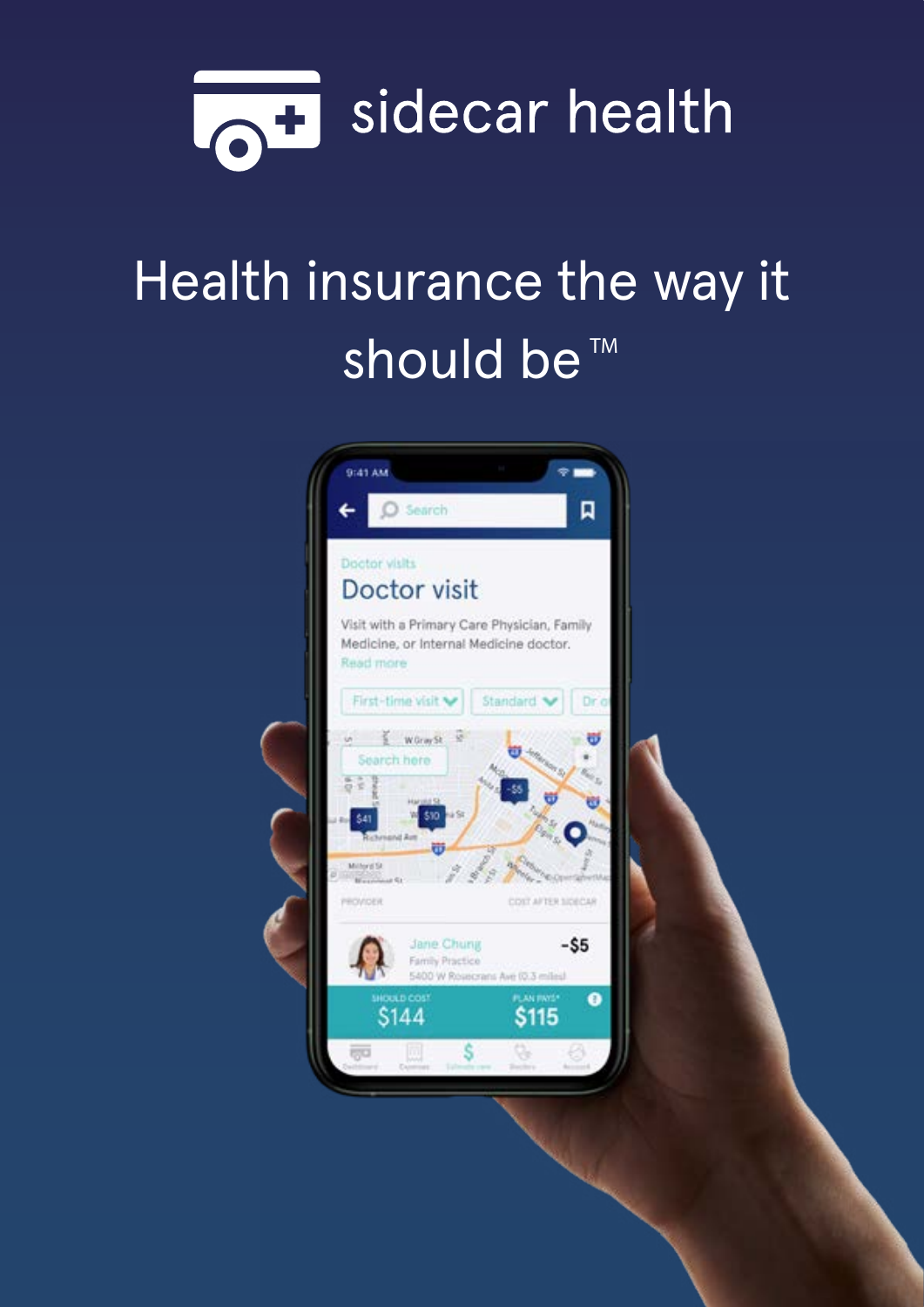We're on a mission to change the way people think about health care and are turning the traditional approach to health insurance on its head. Instead of limiting patients to narrow networks, our members have the freedom to see any doctor they like. Instead of patients not knowing what services cost, we empower members with tools and information so they can make smarter decisions while sparing their pocketbook. Instead of healthcare providers getting reimbursed by the insurance company, our members pay for care directly using a Sidecar Health VISA card and often get price discounts offered to self-paying patients. The result: members are in control of their care, save money and avoid harsh surprise bills.

When a member enrolls, we send them a Sidecar Health Visa card they use to pay their healthcare provider directly. Through our app, members shop around for care knowing their coverage and benefit amounts as well as prices charged by local healthcare providers. Each member's card is linked to their app so when a member incurs a healthcare charge, finalizing the claim is as easy as taking a picture of the invoice and submitting it through the app. Because we remove the administrative overhead associated with big insurance, members save 40% or more\* compared with traditional plans.

# **The Sidecar Health Difference**

We enable our members to treat healthcare services as any other service they we enable our members to treat healthcare services as any other service they might get, like an oil change on their car or tax preparation from a

#### **Affordable Personalized Transparent Simple**

SIDECAR HEALTH SIDECAR HEALTH

Costs 40%+ less than comparable, traditional plans\*



Choose the coverage level and optionally add a deductible or remove prescription coverage

| ۰ | —<br>_<br>_<br>_<br>_ | __<br>_<br>_<br>=<br>_<br>_<br>۰ |
|---|-----------------------|----------------------------------|
|   |                       |                                  |

See exactly what the plan will cover so there are no surprises



Check coverage, find doctors, and manage

the plan in the Sidecar Health app Every doctor and/or healthcare facility sets pricing for their services, and those prices can be whatever the doctor or facility wants them to be. One doctor can charge \$85 for a visit, while another doctor on the same street can charge \$200 for the same visit.

So how does one know what the fair price is Enterprise Plaza for a visit? We've taken multiple data points to come up with what procedures should cost and based the Benefit Amount on that. Members can find the Benefit Amount and what procedures should cost through the Sidecar Health app or on our website.

Wondering where the closest doctor is and what they charge? Members use the Sidecar Health app to compare local doctors and their prices for the service needed. When members get care, prices for that care get displayed for other members to see, building a community that helps all members find the best prices.

> Members get the same coverage no matter which provider they choose. Members can always find their Benefit Amounts through the app.





## **We tell our members how much services SHOULD cost**

## **Compare prices from local doctors using the Sidecar Health app**

#### **Plans provide fixed benefits**

# **Sidecar Health is health insurance the way it should be: affordable, personalized, transparent, and simple.**



SIDECAR HEALTH

SIDECAR HEALTH

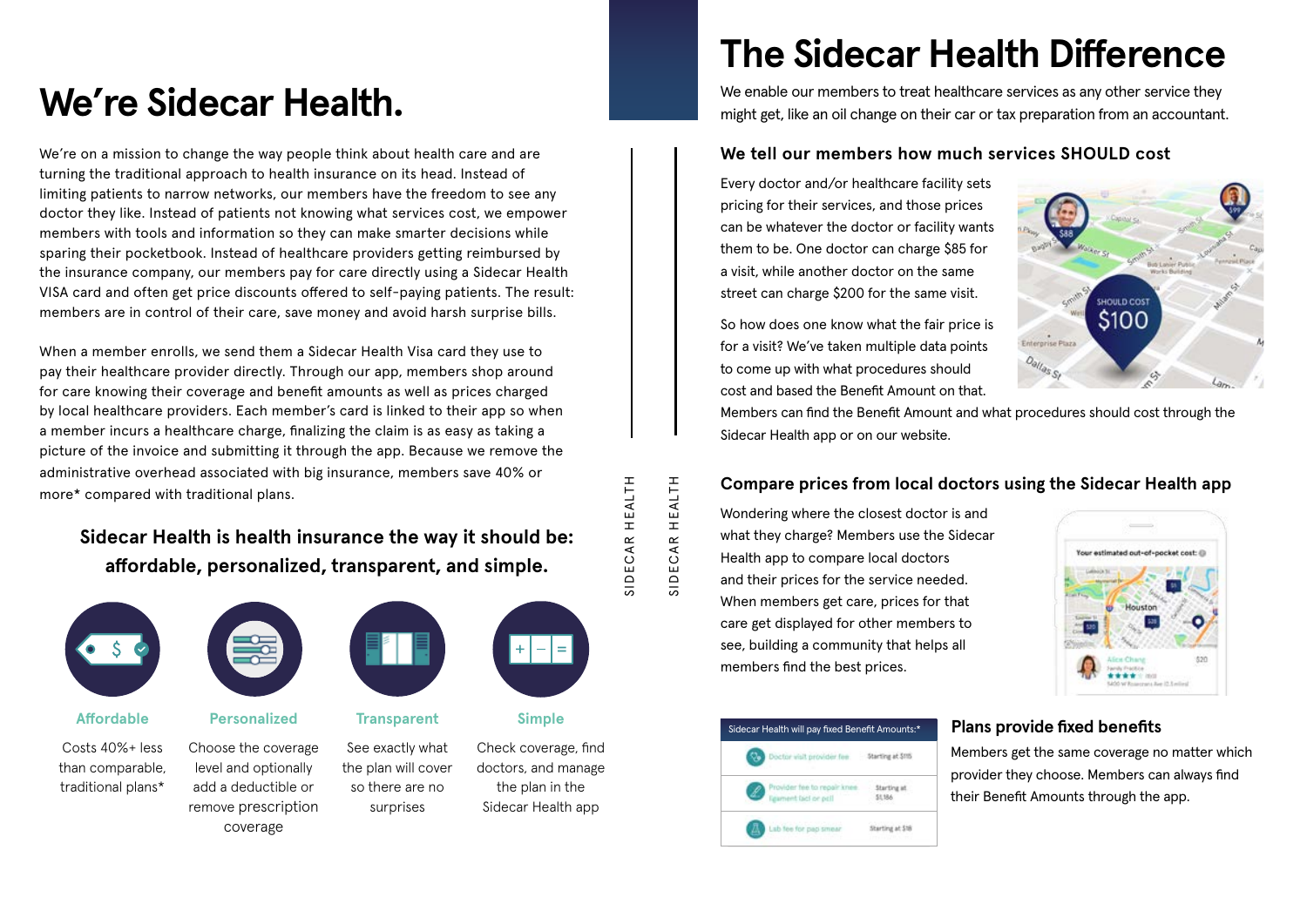# **Here's how it works.**



 Call the provider or use the Sidecar Health app to find the discounted self-pay price for the medical service needed



 Compare prices between doctors and choose which one to go see



SIDECAR HEALTH SIDECAR HEALTH



SIDECAR HEALTH

 Pay for the service directly using the Sidecar Health Visa card

Upload a picture of the

itemized receipt to the expense

> Every payment becomes an anonymous data point on the map for all members. With every additional member, local price transparency increases. We do not contract with any providers, nor do we have networks.

SIDECAR HEALTH

#### **No surprises** because coverage is transparent

All coverage is displayed through the Sidecar Health app. Members can search for their coverage by procedure name, drug, code or location.

#### **TRANSPARENT + SIMPLE**

#### **Members can see any licensed healthcare provider or pharmacy,**  sharing prices so everyone saves

#### **ANY DOCTOR**

## **Members get great coverage** with fixed benefits

More than 170,000 procedures, services, and prescription drugs covered. Exclusions include maternity; see additional exclusions below. Employers may be able to establish Excepted Benefit Health Reimbursement Accounts (EBHRAs) which allow partial or full premium contribution tax deductibility for enrolled employees who purchase a Sidecar Health plan. However, employers should consult with their certified tax professional or accountant for specific guidance and applicability.\*\*\*

# Coverage amount \$25,000

Sidecar Health can be a good option for anyone who is insured and not satisfied with their current plan (cost, benefits, networks, etc.), under-insured and wants to supplement their existing coverage, or uninsured and wants great coverage at an affordable price.\*\*













#### **ROBUST BENEFITS**

## **Members can tailor their plans** to their budget and needs

 Members can tailor plans to their individual coverage and budget needs. Can choose to add a deductible to decrease monthly premiums and can also change coverage at any time (changes in coverage will require re-underwriting).

#### **PERSONALIZED**

**Why Sidecar Health?**

 $\overline{a}$ 

\$120

 $\bullet$ 

\$150

ditional coverage

**Report Follow** 

<sup>2</sup> Shower rate look 0



When the Visa card is used, Sidecar Health provides an estimated Benefit Amount • and the member's personal payment method is charged with the remaining share of the swiped amount. An expense is automatically created within a member's account.

When a member uploads a picture of the itemized receipt to the expense, the final Benefit Amount is determined based on the services detailed on the receipt.

If the final Benefit Amount is more than the initial estimated Benefit Amount, Sidecar Health credits the difference to the member. If it is less, the member is responsible for the difference.

Dedicated, in-house Member Care representatives are reachable immediately without transfer and are ready to help members find medical services in their area  $\bullet$ and answer questions.

Members can enroll, change their plans, or cancel at any time. The enrollment process is online and completely paperless.

All Sidecar Health plans are unwritten by insurers that are rated by AM Best

**Sole Proprietorships**



**Small Businesses Associations Individuals Families Groups**